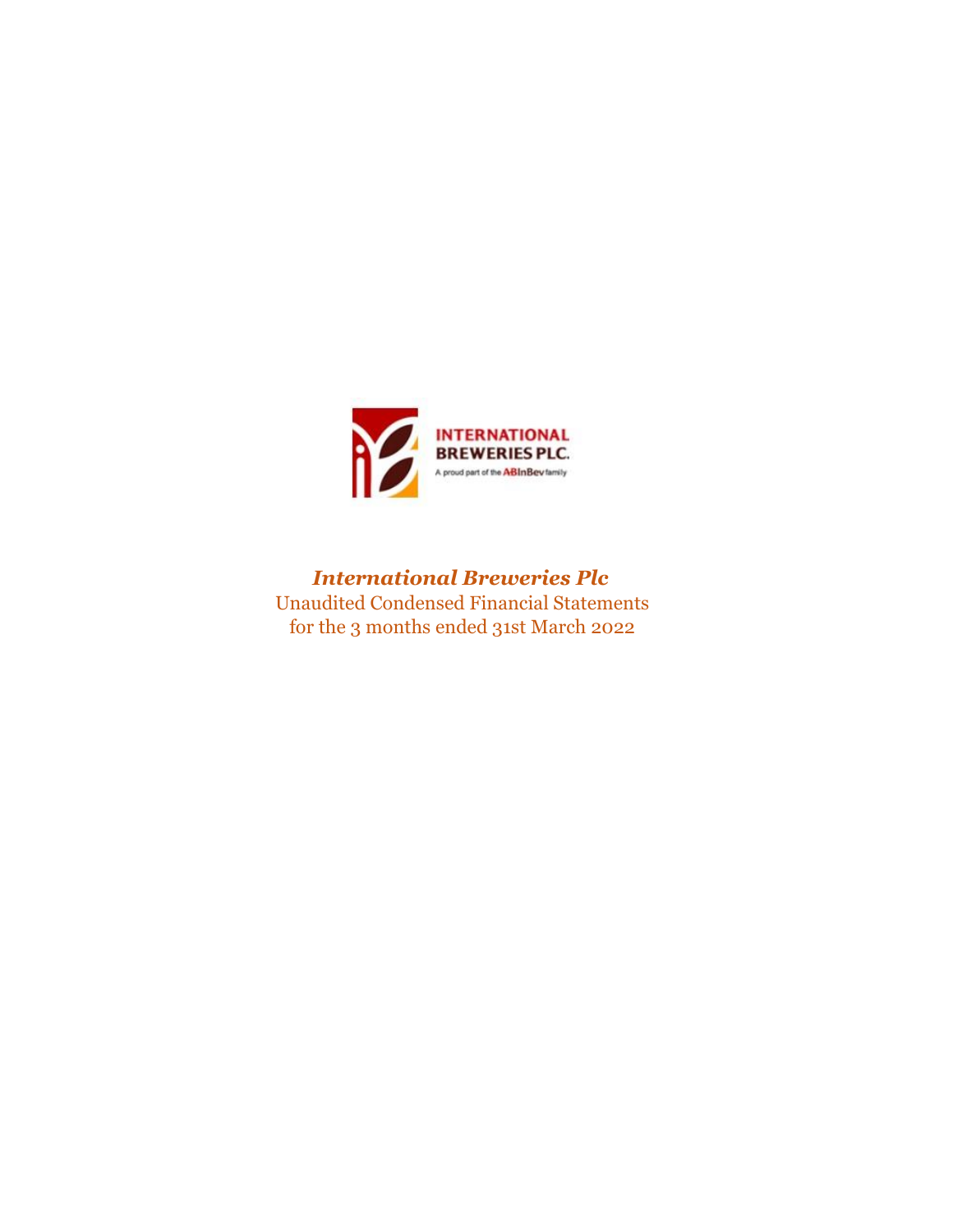Unaudited Condensed Financial Statements for the 3 months ended 31st March 2022 *Contents*

| Certification of financial statements    | $\overline{2}$ |
|------------------------------------------|----------------|
| Statement of directors' responsibilities | 3              |
| Statement of profit or loss              | $\overline{4}$ |
| Statement of other comprehensive income  | 5              |
| Statement of financial position          | 6              |
| Statement of changes in equity           | 7              |
| Statement of cash flows                  | 8              |
| Notes to the financial statements        | 9              |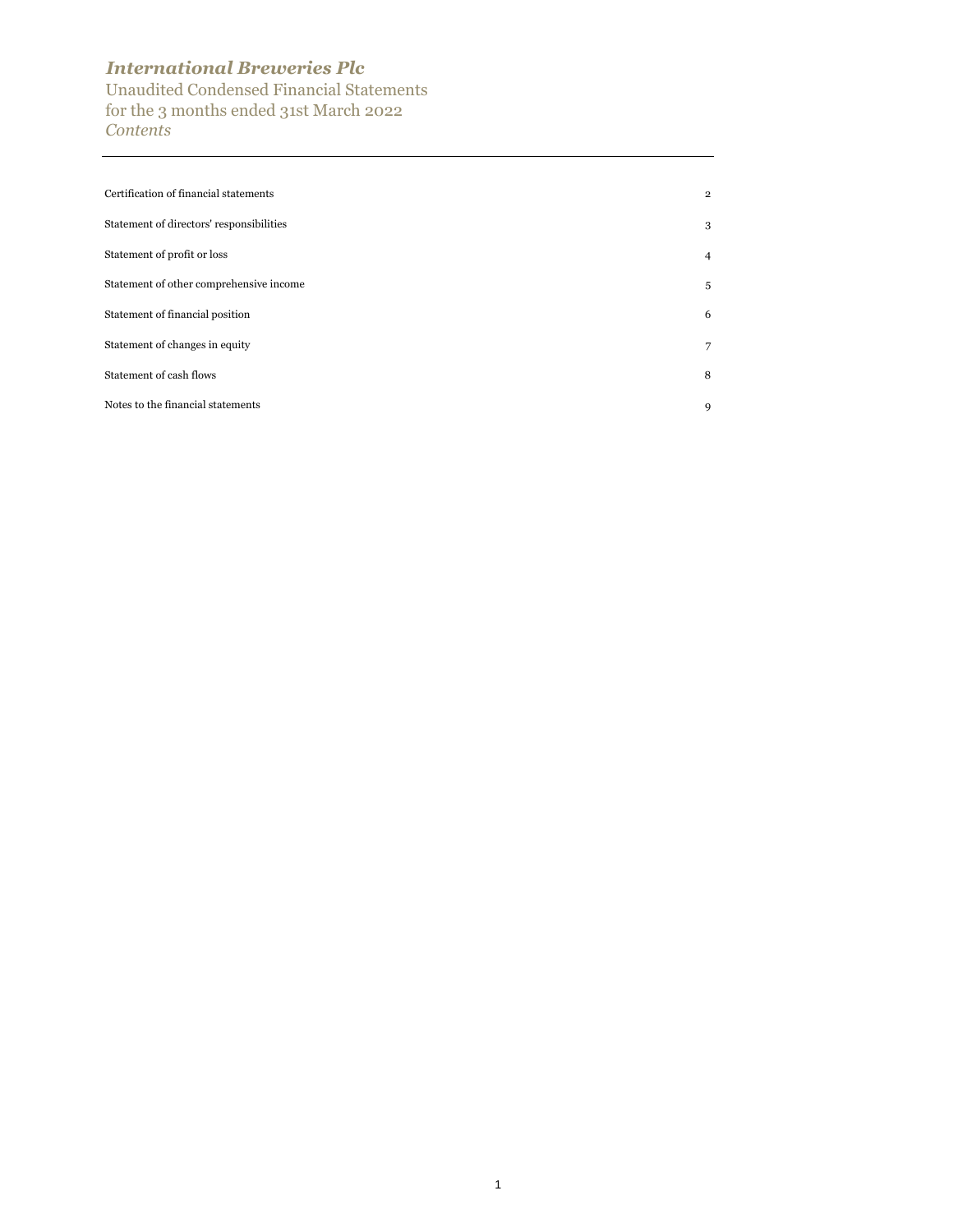## Unaudited Condensed Financial Statements for the 3 months ended 31st March 2022 *Certification of the unaudited condensed financial statements*

Futher to the provisions of section 405 of the Companies and Allied Matters Act, 2020, we the Managing Director/CEO and Finance Director of International Breweries Plc ("the company") respectively hereby certify as follows:

- a) That we have reviewed the Unaudited condensed financial statements of the company for the period ended 31st March 2022.
- b) That the Unaudited condensed financial statements represents the true and correct financial position of our company as at the said date of 31st March 2022.
- c) That the Unaudited condensed financial statements does not contain any untrue statement of material fact or omit to state a material fact, which would make the statement misleading.
- d) That the Unaudited condensed financial statements fairly presents, in all material respects, the financial condition and results of operation of the company as of and for the period ended 31 March, 2022.
- e) That we are responsible for establishing and maintaining internal controls and affirm that the company's internal controls were effective as of 31st March, 2022.
- f) That all significant deficiencies in the design or operation of internal controls which could adversely affect the company's ability to record, process, summarise and report financial data have been disclosed to the independent Auditor and the Audit Committee.

Signed

Mr. Hugo, Dias Rocha Mr. Bruno Zambrano Ms. Chinyere Ezeugwu Managing Director Finance Director Country Finance Manager FRC/2022/003/00000022841 FRC/2020/003/00000020628 FRC/2023/ICAN/0000000078 **27 April, 2022 27 April, 2022 27 April, 2022**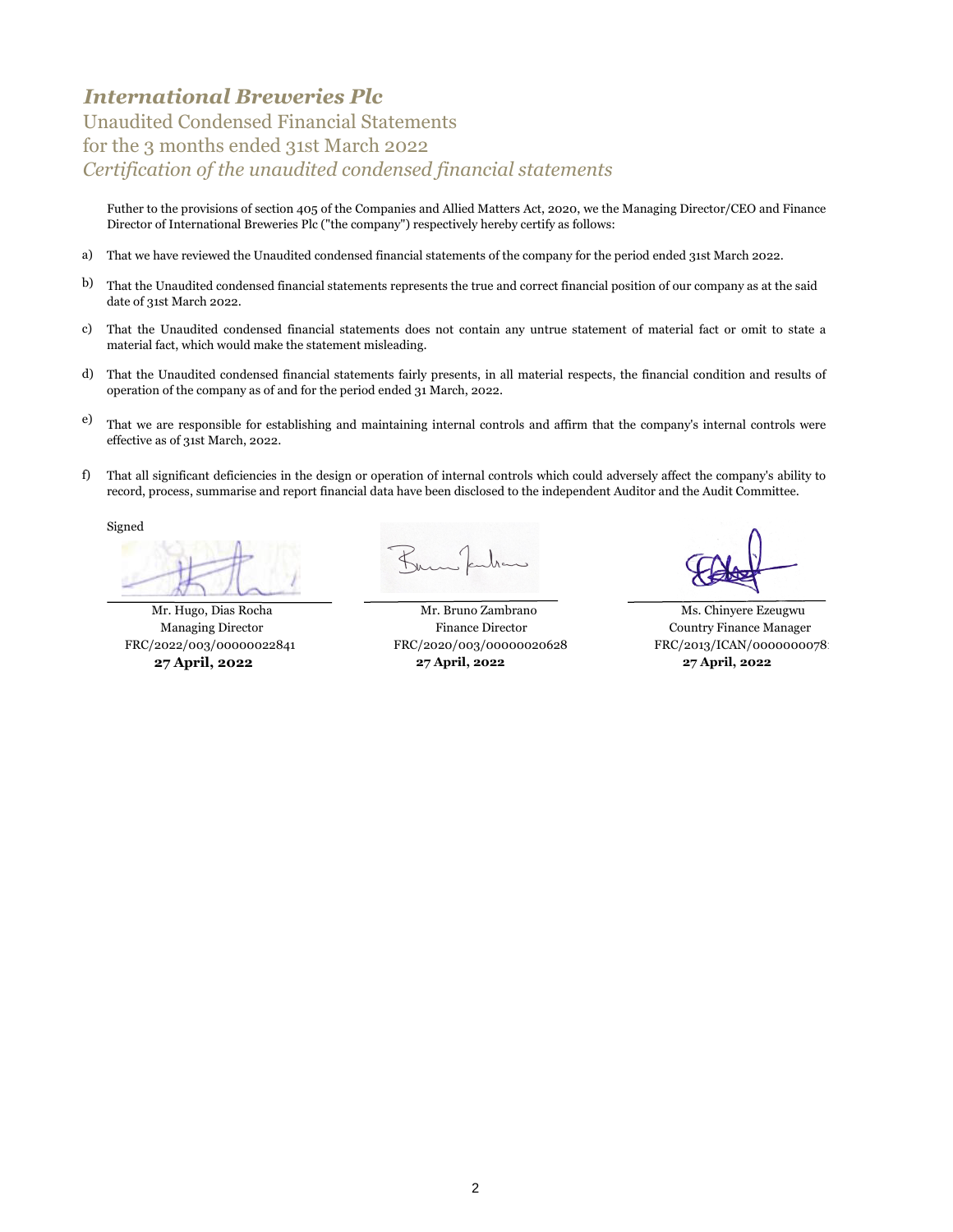Unaudited Condensed Financial Statements for the 3 months ended 31st March 2022 *Statement of directors' responsibilities*

The Companies and Allied Matters Act requires the directors to prepare financial statements for each financial year that give a true and fair view of the state of financial affairs of the Company at the end of the year and of its profit or loss. The responsibility includes:

- a) ensuring that the Company keeps proper accounting records that disclose, with reasonable accuracy, the financial position of the Company and comply with the requirements of the Companies and Allied Matters Act;
- b) designing, implementing and maintaining internal control relevant to the preparation and fair presentation of financial statements that are free from material misstatements, whether due to fraud or error; and
- c) preparing the Company's financial statements using suitable accounting policies supported by reasonable and prudent judgements and estimates that are consistently applied.

The directors accept responsibility for the unaudited condensed quartely financial statements, which have been prepared using appropriate accounting policies supported by reasonable and prudent judgements and estimates, in conformity with International Financial Reporting Standards and the requirements of the Companies and Allied Matters Act.

Nothing has come to the attention of the directors to indicate that the Company will not remain a going concern for at least twelve months from the date of this statement.

Chairman HRM Nnaemeka Alfred Achebe, CFR,MNI FRC/2013/NIM/00000001568

 FRC/2020/003/00000020628 **27 April, 2022 27 April, 2022** Bruno Zambrano Mr. Hugo, Dias Rocha Finance Director Executive Director **27 April, 2022**

FRC/2022/003/00000022841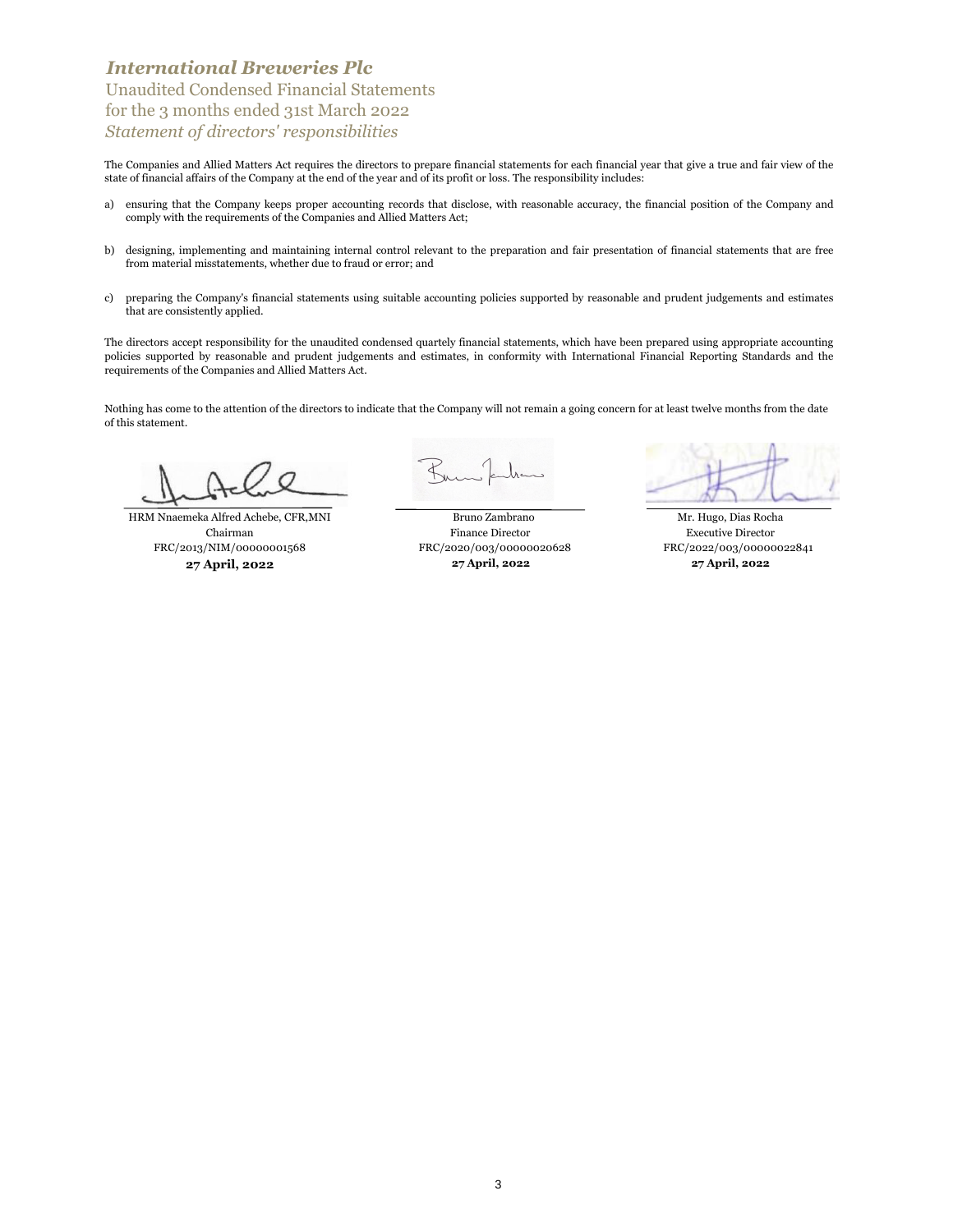Unaudited Condensed Financial Statements for the 3 months ended 31st March 2022 *Statement of profit or loss* 

|                                                    |                | 3 Months<br>Jan - Mar | 3 Months<br>Jan - Mar |
|----------------------------------------------------|----------------|-----------------------|-----------------------|
|                                                    |                | 31 March 2022         | 31 March 2021         |
|                                                    | <b>Note</b>    | $N'$ 000              | <b>N'000</b>          |
| Revenue                                            | 3              | 57,521,606            | 38,964,318            |
| Cost of sales                                      | $\overline{4}$ | (37,567,213)          | (32, 478, 909)        |
| <b>Gross profit</b>                                |                | 19,954,393            | 6,485,409             |
| Administrative, Marketing and promotion expenses   | $\overline{4}$ | (12,106,262)          | (8,977,469)           |
| Impairment charge on financial assets              |                | (34,180)              | (217,761)             |
| Other expense                                      | 5              | (4, 114, 607)         | (167, 671)            |
|                                                    |                | 3,699,344             | (2,877,492)           |
| Finance income                                     | 6              | 1,507,072             | 17                    |
| Finance cost                                       | 6              | (3,349,982)           | (684,385)             |
| Finance costs - net                                |                | (1,842,909)           | (684, 368)            |
| Profit/(Loss) before tax                           |                | 1,856,435             | (3,561,860)           |
| Income tax (charge)/credit                         |                | (1, 135, 268)         | 982,948               |
| Profit/ (Loss) for the period                      |                | 721,167               | (2,578,912)           |
| Basic and diluted earnings/(loss) per share (Naira | 13             | 0.03                  | (0.10)                |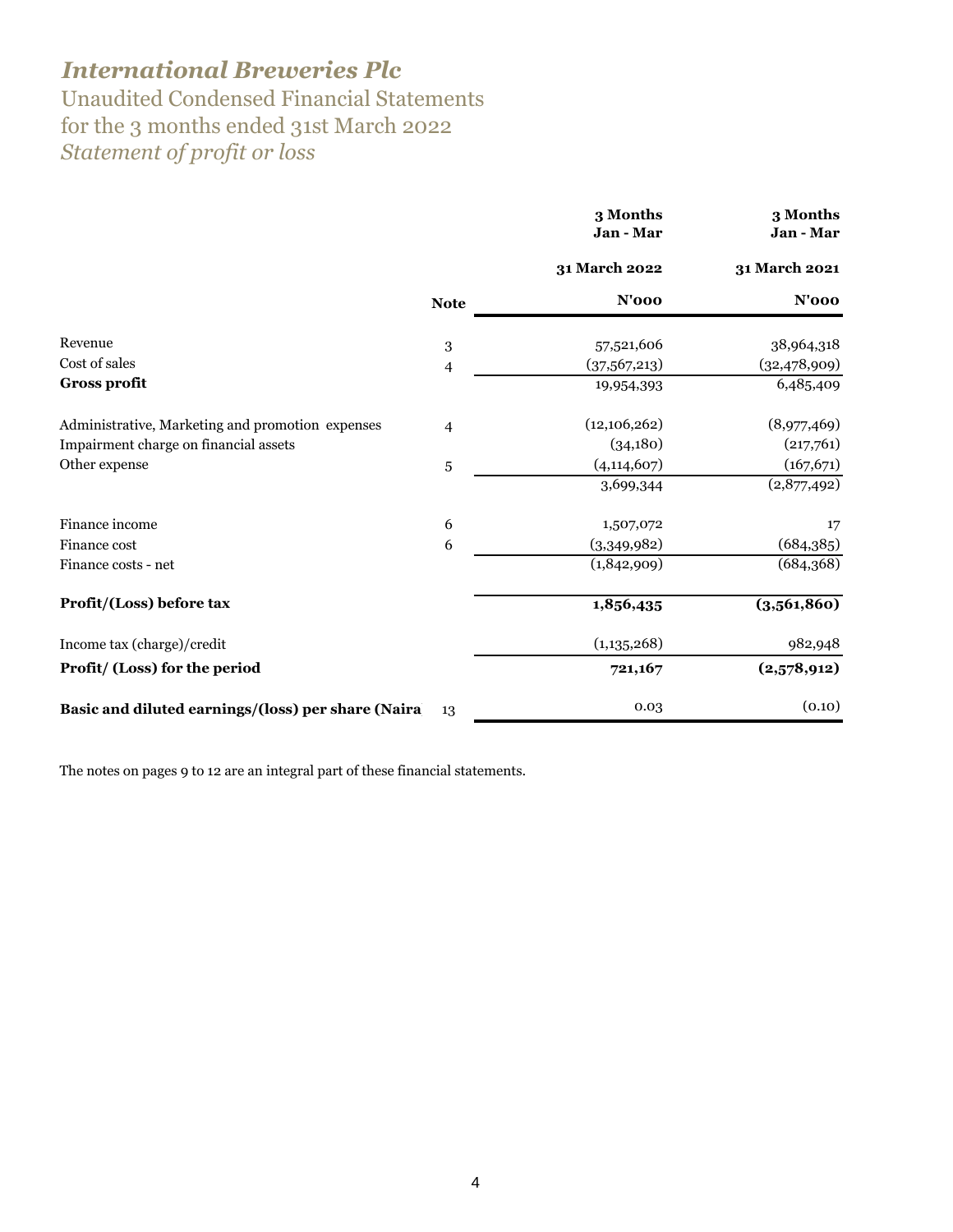Unaudited Condensed Financial Statements for the 3 months ended 31st March 2022 *Statement of other comprehensive income*

|                                                                 | 3 Months<br>Jan - Mar     |                           |
|-----------------------------------------------------------------|---------------------------|---------------------------|
|                                                                 | 31 March 2022<br>$N'$ 000 | 31 March 2021<br>$N'$ 000 |
| Profit/(Loss) for the period                                    | 721,167                   | (2,578,912)               |
| Other comprehensive income:                                     |                           |                           |
| Items that will be subsequently reclassified to profit or loss: |                           |                           |
| Change in fair value of hedging instrument recognised in OCI    | 4,559,229                 | (64, 892)                 |
| Other comprehensive income/(loss) for the period                | 4,559,229                 | (64, 892)                 |
| Total comprehensive income/(loss) for the period                | 5,280,396                 | (2, 643, 804)             |
| Basic and diluted earnings/(loss) per share (Naira)             | 0.03                      | (0.10)                    |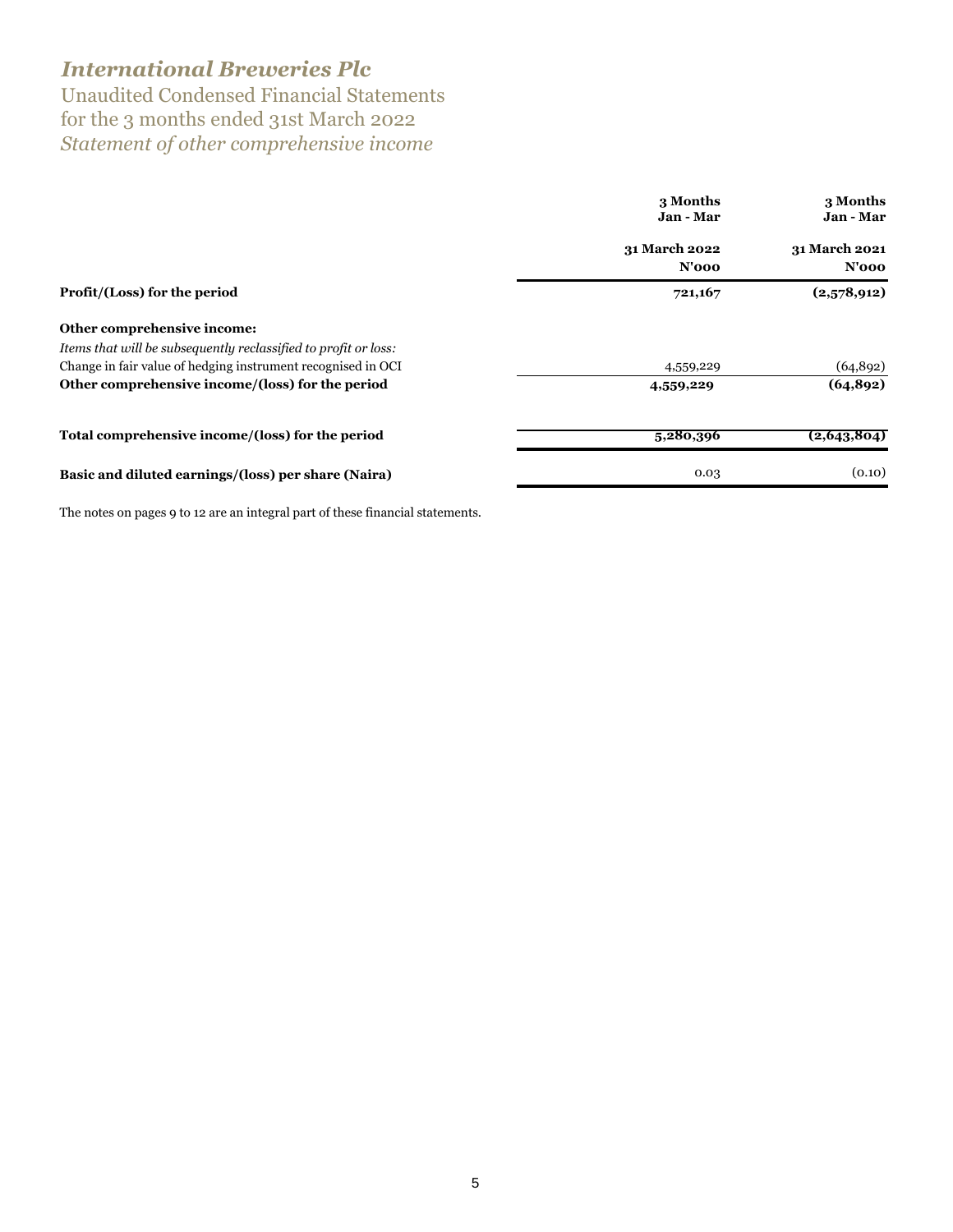Unaudited Condensed Financial Statements for the 3 months ended 31st March 2022 *Statement of financial position* 

|                                          |             | 31 March     | 31 December    |
|------------------------------------------|-------------|--------------|----------------|
|                                          |             | 2022         | 2021           |
| <b>ASSETS</b>                            | <b>Note</b> | $N'$ 000     | $N'$ 000       |
| <b>Non-current assets</b>                |             |              |                |
| Deferred tax assets                      |             |              |                |
|                                          |             | 25, 247, 778 | 25,664,863     |
| Property, plant and equipment            |             | 244,606,210  | 245,189,955    |
| Right of use assets<br>Intangible assets |             | 10,836,943   | 9,744,507      |
| Other receivables                        |             | 697,312      | 714,235        |
|                                          |             | 62,249       | 111,636        |
| <b>Current assets</b>                    |             | 281,450,491  | 281,425,196    |
| Investment securities                    |             |              |                |
| Inventories                              |             | 73,755,088   | 73,115,482     |
| Derivative financial instruments         |             | 25,622,609   | 22,540,690     |
| Trade and other receivables              |             |              | 433,945        |
|                                          |             | 18,747,085   | 25,635,873     |
| Restricted cash                          | $\mathbf 0$ | 7,373,526    | 7,373,526      |
| Cash and cash equivalents                | 9           | 55,409,079   | 59,428,503     |
|                                          |             | 180,907,387  | 188,528,019    |
| <b>Total assets</b>                      |             | 462,357,879  | 469,953,215    |
| <b>LIABILITIES</b>                       |             |              |                |
| <b>Non-current liabilities</b>           |             |              |                |
| Employee benefit obligations             |             | 2,368,893    | 2,323,911      |
| Lease liabilities                        |             | 6,462,490    | 6,645,969      |
|                                          |             | 8,831,383    | 8,969,880      |
|                                          |             |              |                |
| <b>Current liabilities</b>               |             |              |                |
| Current tax liabilities                  |             | 2,132,291    | 1,414,108      |
| Derivative financial instruments         |             | 2,411,901    | 2,611,094      |
| Trade and other payables                 |             | 128,503,748  | 143,562,398    |
| <b>Borrowings</b>                        |             | 175,809,024  | 175,409,112    |
| Lease liabilities                        |             | 4,085,234    | 2,682,722      |
|                                          |             | 312,942,198  | 325,679,434    |
| <b>Total liabilities</b>                 |             | 321,773,581  | 334,649,314    |
| <b>EQUITY</b>                            |             |              |                |
| Share capital                            |             | 13,431,034   | 13,431,034     |
| Share premium                            |             | 159,803,396  | 159,803,396    |
| Other reserves                           |             | 1,360,756    | 1,360,756      |
| Cash flow hedge reserve                  |             | 2,479,022    | (2,080,207)    |
| Employee benefit reserves                |             | (531,756)    | (531,756)      |
| <b>Retained losses</b>                   |             | (35,958,155) | (36, 679, 322) |
| <b>Total equity</b>                      |             | 140,584,297  | 135,303,901    |
| <b>Total equity and liabilities</b>      |             | 462,357,879  | 469,953,215    |

The notes on pages 9 to 12 are an integral part of these financial statements.

The financial statements on pages 4 to 12 were approved and authorised for issue by the board of Directors on 27 April 2022 and were signed on its behalf by:

HRM Nnaemeka Alfred Achebe, CFR,MNI (Chairman) FRC/2013/NIM/00000001568

Mr. Hugo, Dias Rocha (Director) FRC/2021/003/00000022841

Burn Jackson

Mr. Bruno Zambrano (Director) FRC/2020/003/00000020628

Ms. Chinyere Ezeugwu (Country Finance Manager) FRC/2013/ICAN/00000000781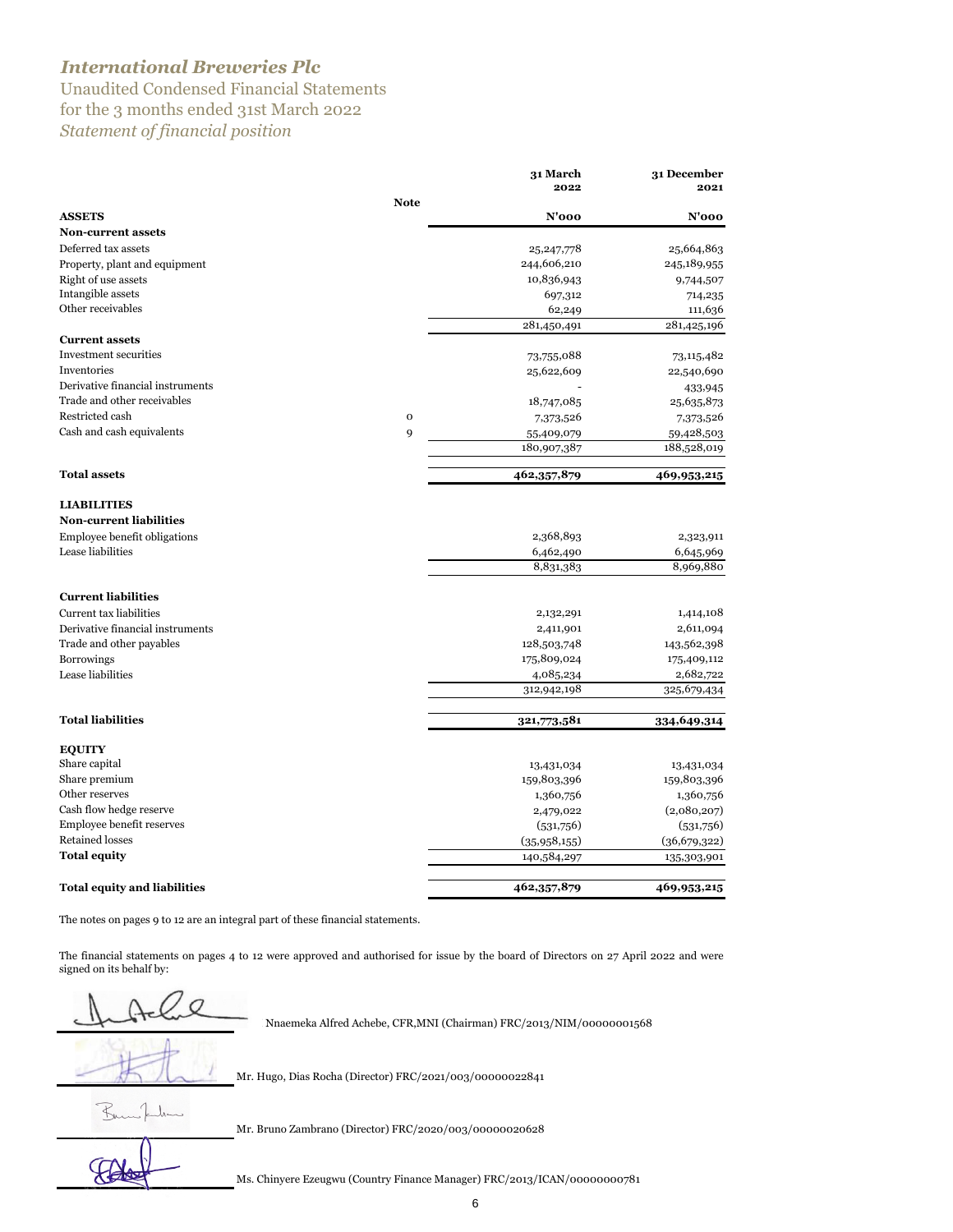Unaudited Condensed Financial Statements for the 3 months ended 31st March 2022 *Statement of changes in equity*

|                                           | Share<br>capital<br>$N'$ 000 | Share<br>Premium<br>$N'$ 000 | Other<br>reserves<br>$N'$ 000 | <b>Cash flow</b><br>hedge<br>reserve<br>$N'$ 000 | <b>Employee</b><br>benefit<br>reserves<br>N'ooo | <b>Retained</b><br>$(\text{losses})$ /<br>earnings<br>$N'$ 000 | Total<br>equity<br>N'ooo |
|-------------------------------------------|------------------------------|------------------------------|-------------------------------|--------------------------------------------------|-------------------------------------------------|----------------------------------------------------------------|--------------------------|
| At 1 January 2022                         | 13,431,034                   | 159,803,396                  | 1,360,756                     | (2,080,207)                                      | (531,756)                                       | (36,679,322)                                                   | 135,303,901              |
| Profit for the period                     | ۰                            | $\overline{\phantom{a}}$     | -                             |                                                  |                                                 | 721,167                                                        | 721,167                  |
| Other comprehensive income                |                              |                              | -                             | 4,559,229                                        | -                                               | ۰                                                              | 4,559,229                |
|                                           |                              |                              |                               | 4,559,229                                        |                                                 |                                                                |                          |
| Total comprehensive income for the period |                              |                              |                               |                                                  |                                                 | 721,167                                                        | 5,280,396                |
| Balance at 31 March 2022                  | 13,431,034                   | 159,803,396                  | 1,360,756                     | 2,479,022                                        | (531,756)                                       | (35,958,155)                                                   | 140,584,297              |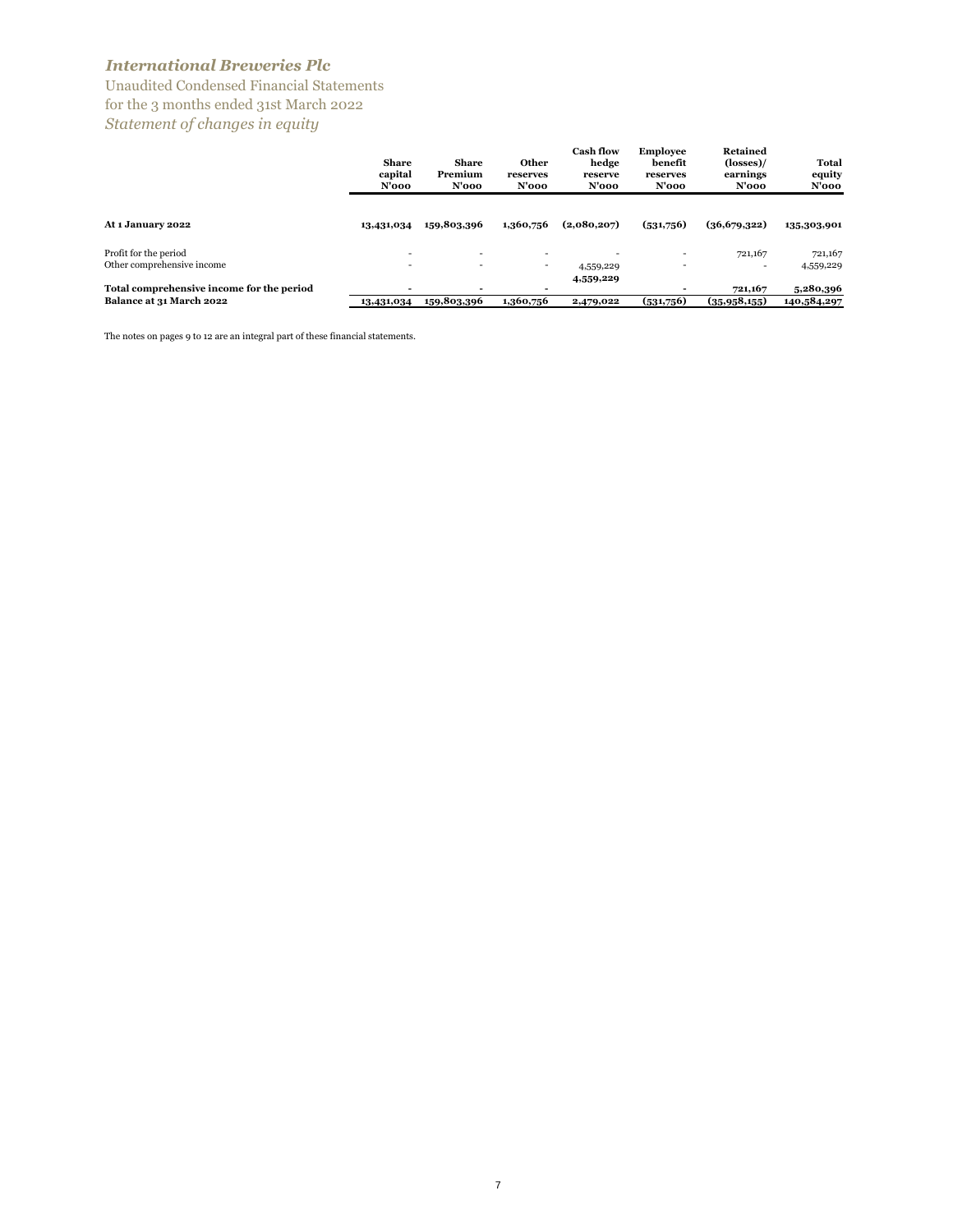Unaudited Condensed Financial Statements for the 3 months ended 31st March 2022 *Statement of cash flows*

|                                                          |             | 31 March<br>2022 | 31 March<br>2021 |
|----------------------------------------------------------|-------------|------------------|------------------|
|                                                          | <b>Note</b> | N'ooo            | N'ooo            |
| Cash flows from operating activities                     |             |                  |                  |
| Cash generated from operations                           | 14          | 6,208,913        | 6,726,399        |
| Net cash inflow from operating activities                |             | 6,208,913        | 6,726,399        |
| Cash flows from investing activities                     |             |                  |                  |
| Acquisition of property, plant and equipment             |             | (8,279,835)      | (4,998,101)      |
| Investment in debt securities                            |             | (639, 606)       |                  |
| Interest received                                        | 6           | 1,507,072        | 17               |
| Net cash outflow from investing activities               |             | (7,412,368)      | (4,998,083)      |
| Cash flows from financing activities                     |             |                  |                  |
| Interest paid                                            |             | (2,815,969)      | (638, 490)       |
| Net cash outflow from financing activities               |             | (2,815,969)      | (638, 490)       |
| Net increase in cash and cash equivalents                |             | (4,019,424)      | 1,089,826        |
| Cash and cash equivalents at the beginning of the period |             | 66,802,029       | 50,807,690       |
| Cash and cash equivalents at the end of the period       | 9           | 62,782,605       | 51,897,516       |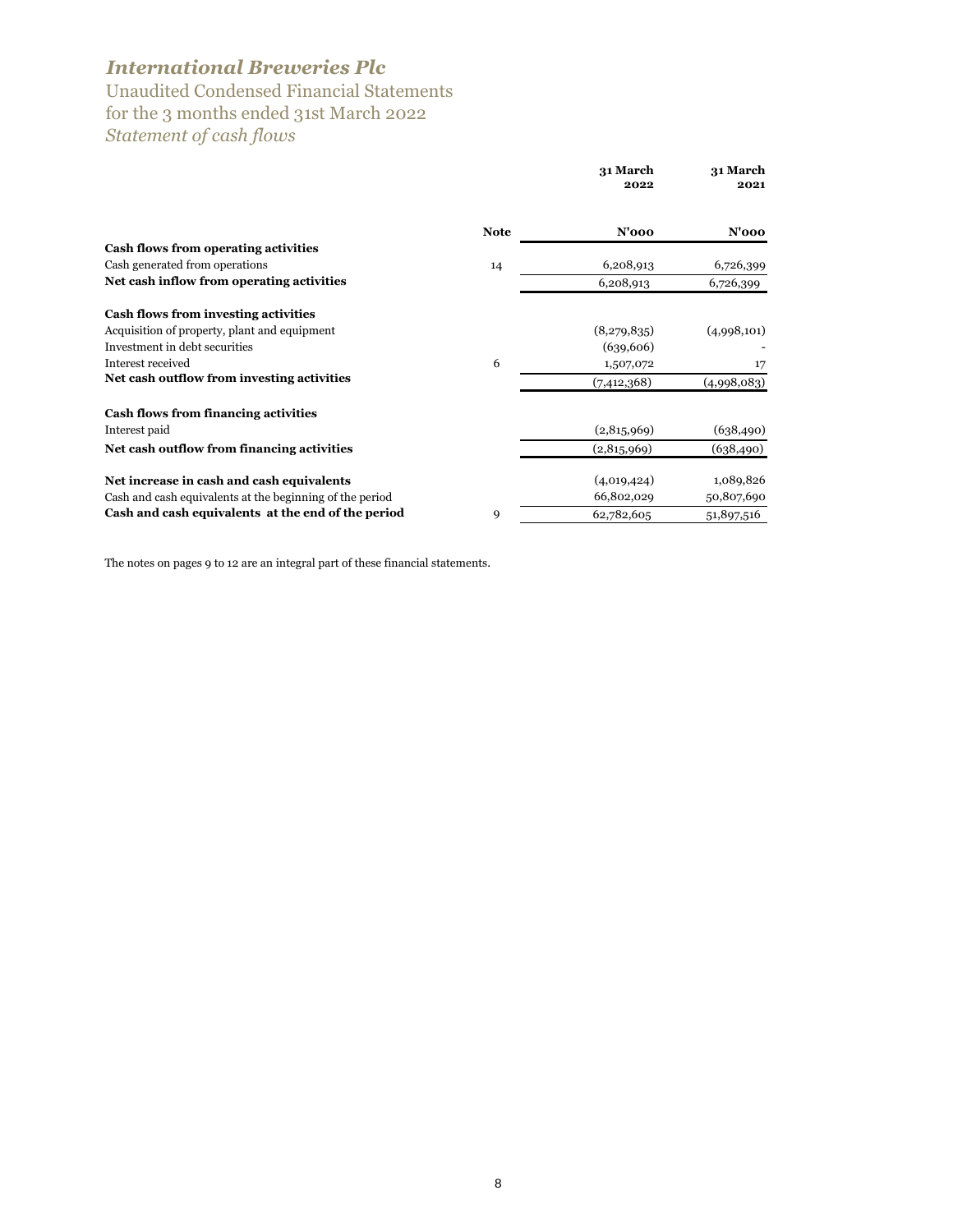#### **1 General information**

These financial statements are the financial statements of International Breweries Plc ("the Company"). The Company was incorporated in Nigeria as a private limited liability company on 22 December 1971 under the Companies and Allied Matters Act, and is domiciled in Nigeria. The Company became a public limited liability company on 26 April, 1994.

The address of its registered office is: Plot 5A Abuja Street, Banana Island, Ikoyi, Lagos, Nigeria

The principal activities of the Company are brewing, packaging and marketing of beer, alcoholic flavoured/ non-alcoholic beverages and soft drinks. The parent company is AB InBev Nigeria Holdings BV, the ultimate parent company is Anheuser-Busch InBev SA/NV.

#### **2 Summary of accounting policies**

#### **2.1 Introduction to summary of significant accounting policies**

The principal accounting policies applied in the preparation of these financial statements are set out below. These policies have been consistently applied to all the years presented, unless otherwise stated.

#### **2.2 Basis of preparation**

The condensed financial statements for the period ended 31 March 2022 have been prepared in accordance with International Financial Reporting Standards ("IFRS") as issued by the International Accounting Standards Board ("IASB"). Additional information required by national regulations is included where appropriate. They do not include all the information required<br>for a full annual financial stateme

**23** All values are rounded to the nearest thousand, except when otherwise indicated. The financial statements are presented in thousands of Naira.

The preparation of financial statements in conformity with IFRS requires the use of certain critical accounting estimates. It also requires management to exercise its judgment in the process of applying the Company's accounting policies. Changes in assumptions may have a significant impact on the financial statements in the period the assumptions changed. Management<br>believes that the underlying assumptions are

#### **2.3 Going concern 24**

The financial statements have been prepared on a going concern basis. The directors have no doubt that the company will be in existence after 12 months from the reporting date. The directors do not intend to cease operations or stop any of the production lines.

### **2.4 Changes in accounting policy and disclosures**

The Company has applied the accounting policies in these condensed financial statements consistently with those applied in the financial statements for the year ended 31st December 2021.

No new accounting policy in the period under review has significant impact on the financial statements that require disclosure.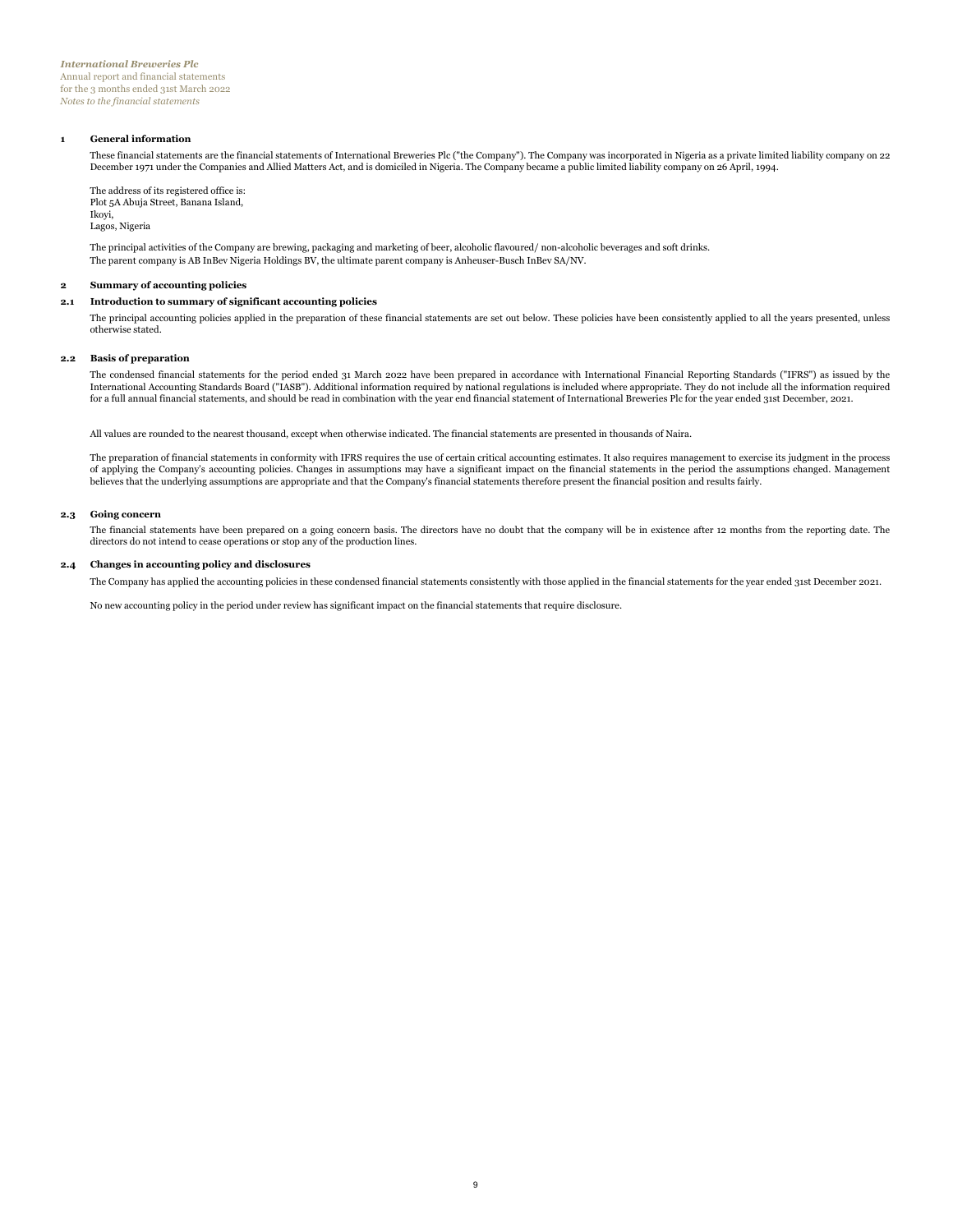Unaudited Condensed Financial Statements for the 3 months ended 31st March 2022 *Notes to the financial statements*

| 3                       | Revenue                                                                                                                                                                                       | 3 Months<br>Jan - Mar                                                                      | 3 Months<br>Jan - Mar                                                                   |
|-------------------------|-----------------------------------------------------------------------------------------------------------------------------------------------------------------------------------------------|--------------------------------------------------------------------------------------------|-----------------------------------------------------------------------------------------|
|                         |                                                                                                                                                                                               | 31 March 2022                                                                              | 31 March 2021                                                                           |
|                         |                                                                                                                                                                                               | N'ooo                                                                                      | N'ooo                                                                                   |
|                         | Revenue from contracts with customers                                                                                                                                                         | 57,521,606                                                                                 | 38,964,318                                                                              |
| $\overline{\mathbf{4}}$ | <b>Breakdown of Expense</b>                                                                                                                                                                   | 3 Months<br>Jan - Mar<br>31 March 2022                                                     | 3 Months<br>Jan - Mar<br>31 March 2021                                                  |
|                         |                                                                                                                                                                                               | N'ooo                                                                                      | $N'$ 000                                                                                |
|                         | Materials consumed and allocated overheads<br>Employee benefit expenses<br>Technical management fees<br>Depreciation and Ammortization<br>Business running costs<br>Advertising and promotion | 29,813,258<br>3,365,432<br>1,725,648<br>10,169,759<br>2,227,449<br>2,371,929<br>49,673,475 | 22,931,037<br>3,852,728<br>974,108<br>9,180,355<br>2,042,398<br>2,475,753<br>41,456,378 |

| Other expense<br>5                     | 3 Months<br>Jan - Mar | 3 Months<br>Jan - Mar |
|----------------------------------------|-----------------------|-----------------------|
|                                        | 31 March 2022         | 31 March 2021         |
|                                        | N'ooo                 | N'ooo                 |
| Waste and scrap sales                  | 5,301                 | 10,068                |
| Sundry expense                         | (20,755)              | (7, 194)              |
| Royalty received                       | 19,933                | 49,298                |
| Net foreign exchange loss - realised   | (629, 829)            | (300, 980)            |
| Net foreign exchange loss - unrealised | (3,489,257)           | 81,137                |
|                                        | (4, 114, 607)         | (167, 671)            |

| 6<br><b>Finance income and costs</b>  | 3 Months<br>Jan - Mar | 3 Months<br>Jan - Mar |
|---------------------------------------|-----------------------|-----------------------|
|                                       | 31 March 2022         | 31 March 2021         |
|                                       | $N'$ 000              | $N'$ 000              |
| <b>Finance income</b>                 |                       |                       |
| Interest income                       | 1,507,072             | 17                    |
| <b>Finance costs</b>                  |                       |                       |
| Interest expense on borrowings        | (2,815,969)           | (638, 490)            |
| Interest expense on lease liabilities | (534, 013)            | (45, 896)             |
| Net finance costs                     | (1,842,910)           | (684,369)             |
|                                       |                       |                       |

#### **7 Property, plant and equipment**

**Acquisitions:**<br>During the 3 months period ended 31st March 2022, the company acquired plant, property and equipment with a total cost of N8.3 billion (3 months ended 31st March 2021: N4.9<br>billion)

#### **Capital commitments:**

As at 31st March 2022, the company's commitment for plant, property and equipment was N19 billion ( 31st March 2021: N6.9 billion)

#### **8 Borrowings**

The overdraft facilities from the various banks are usually all secured by corporate guarantee of the company. Interest on the bank overdrafts is payable at rates ranging from 7% to 13%; there are no overdraft facilities during the period.

A balance of a loan amounting to \$278m which was obtained in 2018 with maturity date of May 2021 was rolled over for an additional 3 years period. The Company has entered into non deliverable forward contracts to mitigate the forex risk on the contractual interest and principal repayments. There is also a loan (revolving credit facility) of N57 billion that has<br>not been drawn down by the company

Interest rates on the Company's loans range from 4% to 13%. The Company's borrowings are within the period from one year to three years.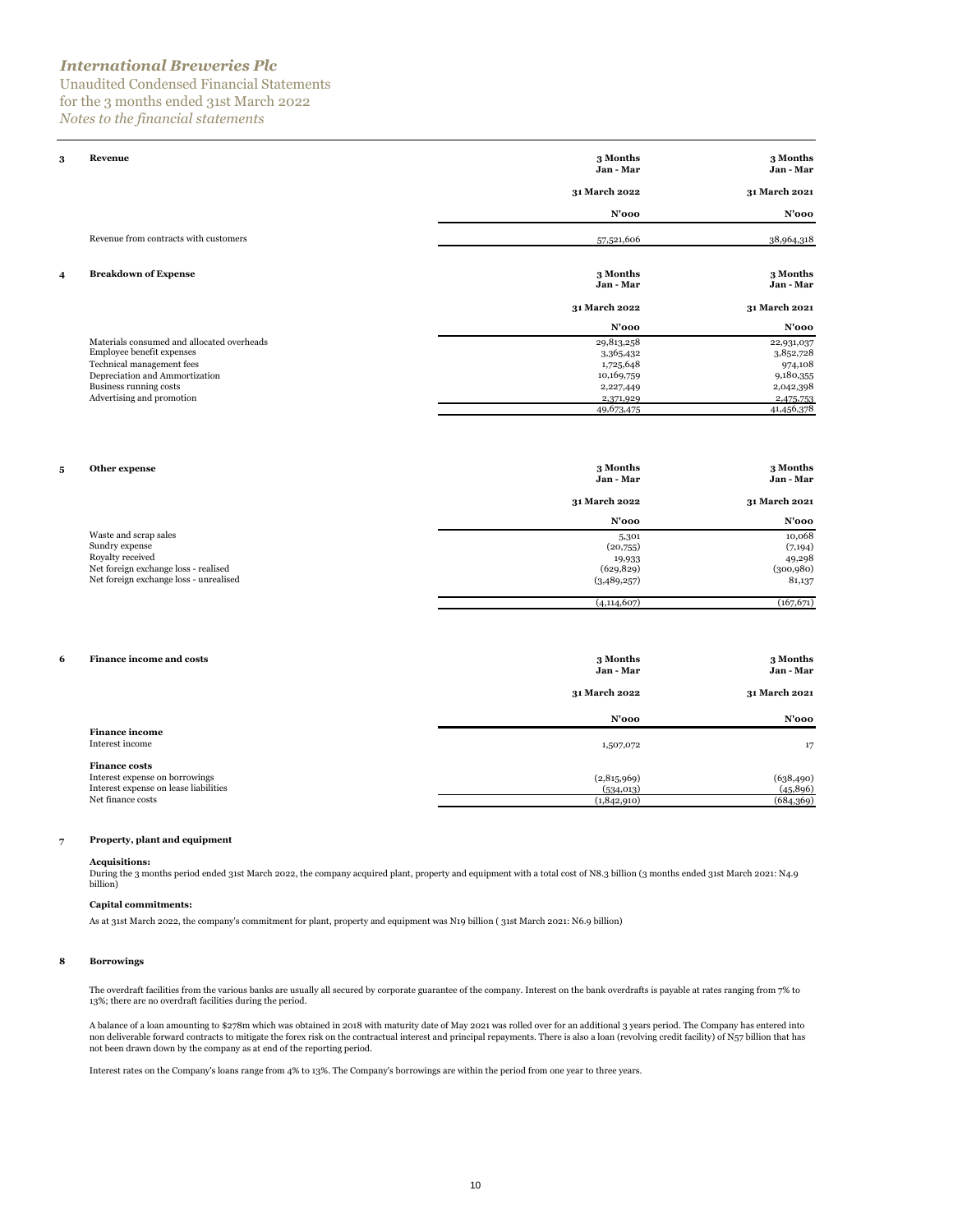Unaudited Condensed Financial Statements for the 3 months ended 31st March 2022 *Notes to the financial statements*

|    | Cash and cash equivalents                                                                                                                                                                                                                   | 31 March         | 31 December         |
|----|---------------------------------------------------------------------------------------------------------------------------------------------------------------------------------------------------------------------------------------------|------------------|---------------------|
|    |                                                                                                                                                                                                                                             | 2022<br>N'ooo    | 2021<br>N'ooo       |
|    | Cash at bank                                                                                                                                                                                                                                | 55,409,079       | 59,428,503          |
|    | Restricted cash*                                                                                                                                                                                                                            | 7,373,526        | 7,373,526           |
|    |                                                                                                                                                                                                                                             | 62,782,605       | 66,802,029          |
|    | The company classifies its cash on hand and in bank, and investments in short term liquid instruments as cash and cash equivalents.<br>*Restricted cash is collateral deposit held by the bank till the maturity date of forward contracts. |                  |                     |
| 10 | Share capital                                                                                                                                                                                                                               | 31 March<br>2022 | 31 December<br>2021 |
|    |                                                                                                                                                                                                                                             | N'ooo            | N'ooo               |
|    | Authorised:<br>31,000,000,000 Ordinary shares of 50 kobo each                                                                                                                                                                               | 15,000,000       | 15,000,000          |
|    | Issued and fully paid:<br>26,862,069,000 Ordinary shares of 50 kobo each                                                                                                                                                                    | 13,431,034       | 13,431,034          |
|    | Brauhaase International Management GMBH and its ultimate holding company (AB InBev Nigeria Holding BV) as at 31 March, 2022 held an equity interest of 87.29% in International Breweries Plc.                                               |                  |                     |

| <b>Shareholding Structure/Free Float Status:</b>                                               |                    |                     |                |            |
|------------------------------------------------------------------------------------------------|--------------------|---------------------|----------------|------------|
|                                                                                                | 31 March<br>2022   | 31 March<br>2021    |                |            |
|                                                                                                |                    |                     |                |            |
|                                                                                                | Unit               | Percentage          | Unit           | Percentage |
| <b>Issued Share Capital</b>                                                                    | 26.862.065.850     | 100%                | 26,862,065,850 | 100%       |
| Substantial Shareholdings (5% and above)                                                       |                    |                     |                |            |
| AB INBEV NIGERIA HOLDINGS BV (THE "COMPANY")                                                   | 21,069,512,368     | 78.44%              | 21,069,512,368 | 78.44%     |
| BRAUHAASE INTERNATIONAL MANAGEMENT GMBH                                                        | 2,377,579,013      | 8.85%               | 2,377,579,013  | 8.85%      |
| <b>Total Substantial Shareholdings</b>                                                         | 23,447,091,381     | 87.29%              | 23,447,091,381 | 87.29%     |
| Directors' Shareholdings (direct and indirect), excluding directors with substantial interests |                    |                     |                |            |
| Olugbenga Awomolo                                                                              | 334,075,394        | 1.24%               | 334,075,394    | 1.24%      |
| Michael Onochie Ajukwu                                                                         | 71,860,799         | 0.27%               | 62,000,000     | 0.23%      |
| Nnaemeka Alfred Achebe                                                                         | 40,732,127         | 0.15%               | 40,732,127     | 0.15%      |
| Sunday Akintoye Omole                                                                          | 1,345,109          | 0.01%               | 1,345,109      | 0.01%      |
| Peter Nwokike Anugwu                                                                           | 5.000.000          | 0.02%               | 5,000,000      | 0.02%      |
| <b>Total Directors' Shareholdings</b>                                                          | 453,013,429        | 1.69%               | 443,152,630    | 1.65%      |
| <b>Other Influential Shareholdings</b>                                                         |                    |                     |                |            |
|                                                                                                |                    |                     |                |            |
| <b>Other Influential Shareholdings</b>                                                         | Ω                  | 0.00%               | O              | 0.00%      |
| <b>Free Float in Units and Percentage</b>                                                      | 2,961,961,040      | 11.03%              | 2,971,821,839  | 11.06%     |
| <b>Free Float in Value</b>                                                                     | #13,032,628,576.00 | # 14,264,744,827.20 |                |            |

Declaration:<br>International Breweries Plc's Board is aware of the free float percentage of 11.03% (N13,032,628,576.00) as at 31 March 2022 and compliance plans to be shared with The Exchange has been initiated.

### **11 Share premium 31 March**

| <b>Share premium</b>   | 31 March<br>2022<br>N'ooo | 31 December<br>2021<br>N'ooo |
|------------------------|---------------------------|------------------------------|
| Balance as at 31 March | 159,803,396               | 159,803,396                  |

Fair Value<br>IFRS 13 specifies a hierarchy of valuation techniques based on whether the inputs to those valuation techniques are observable or unobservable. Observable input reflect market data obtained from independent sour

At the reporting date, the Company valued its derivatives as measured at fair value in the level 2 fair value hierarchy. The carrying amounts of all other financial assets and liabilities at the reporting date approximate

#### **13 Earnings per share**

Basic earnings/(loss) per share (EPS) is calculated by dividing the loss after taxation by the weighted average number of ordinary shares in issue at the end of the reporting period.

|      |                                                                                                                                                                                                              | 3 Months<br>Jan - Mar                                      | 3 Months<br>Jan - Mar                                       |
|------|--------------------------------------------------------------------------------------------------------------------------------------------------------------------------------------------------------------|------------------------------------------------------------|-------------------------------------------------------------|
|      |                                                                                                                                                                                                              | 31 March 2022                                              | 31 March 2021                                               |
|      | Profit/ (Loss) attributable to shareholders (N'000)                                                                                                                                                          | 721,167                                                    | (2,578,912)                                                 |
|      | Weighted average number of ordinary shares in issue ('000)                                                                                                                                                   | 26,862,069                                                 | 26,862,069                                                  |
|      | Basic and diluted profit/(loss) per share (Naira)                                                                                                                                                            | 0.03                                                       | (0.10)                                                      |
| 14   | Cash generated from operating activities                                                                                                                                                                     |                                                            |                                                             |
| 14.1 | Reconciliation of cash generated from operations                                                                                                                                                             | 31 March<br>2022<br>N'ooo                                  | 31 March<br>2021<br>N'ooo                                   |
|      | Profit/(Loss) before tax                                                                                                                                                                                     | 1,856,435                                                  | (3,561,860)                                                 |
|      | Adjustment for non cash items:<br>Depreciation and Impairment<br>Interest received<br>Interest expense<br>Employee benefit expense<br>Impairment loss on financial assets<br>Unrealised exchange (gain)/loss | 8,943,047<br>1,507,072<br>2,815,969<br>34,180<br>3,489,257 | 9,180,355<br>17<br>684,386<br>413,684<br>217,761<br>251,682 |
|      | Changes in working capital:<br>Decrease/(increase) in trade and other receivables<br>Increase in inventories<br>(Decrease)/Increase in trade and other payables<br>Net cash generated from operations        | 6,903,993<br>(3.081.919)<br>(16, 259, 121)<br>6,208,913    | (1, 815, 511)<br>(1.011.685)<br>2,367,570<br>6,726,399      |